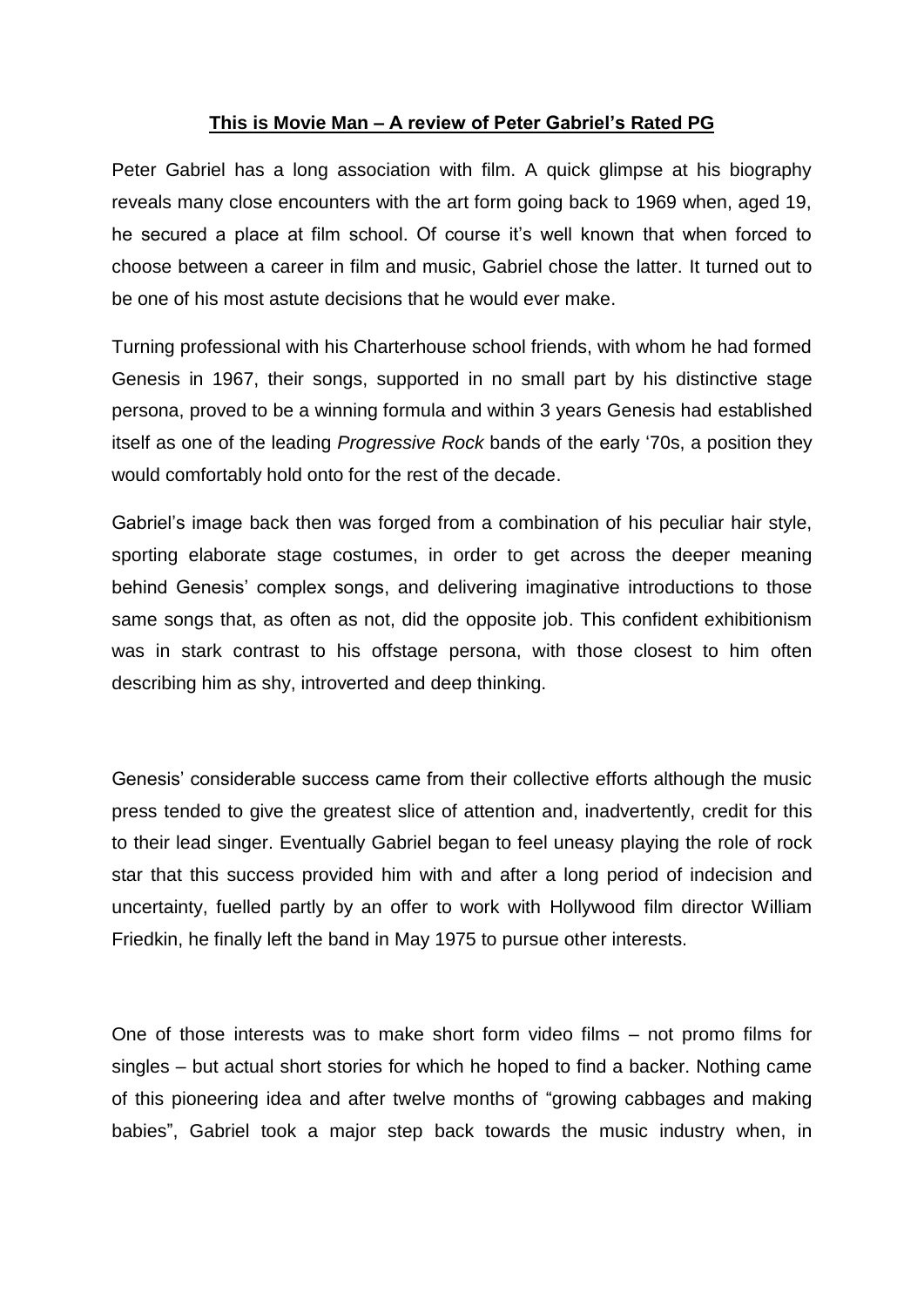September 1976, he began recording his first solo album, *Peter Gabriel* issued on 25 February 1977.

Actually his very first solo recording appeared ahead of that album, in November 1976. As a favour to producer Lou Reizner, Gabriel provided a vocal for an orchestral arrangement of The Beatles' 'Strawberry Fields Forever' for – rather topically – the soundtrack of the film *All This and World War II*, which lived up to its name and *bombed* at the box office. Gabriel later admitted he didn't much care for the arrangement and it remains exclusive to that oddball soundtrack.

Although that would be his only contribution to a film soundtrack for seven years, Gabriel and the medium were never that far apart during those years. In 1979 he cowrote a screenplay with cult film director Alejandro Jodorowsky, based on the story contained within the Genesis album *The Lamb Lies Down on Broadway.* Sadly, the project stalled when it failed to attract sufficient backing; in 1981 he recorded a 15 minute soundtrack to an experimental film created by Graham Dean, called *Undercurrents*, which to this day remains unreleased and largely unheard; and in 1983 Gabriel appeared as a hologram (performing a two minute extract of 'San Jacinto' in full stage costume and make-up) in the low budget Sci-Fi film *Lorca and the Outlaws* (another outstanding box office flop) and provided music for a Japanese film called *Jusaburo* (comprising mainly instrumental mixes from songs taken from his fourth solo album) which briefly appeared on home video (but only in Japan) in 1985.

All of this work, while ultimately receiving little or no attention, helped keep Gabriel's interest in film alive long enough for his work to eventually grace a variety of films throughout the period from 1984 to the present day. Highlights from this aspect of his career are now gathered together to form a compilation album *Rated PG* which was released as part of *Record Store Day 2019*.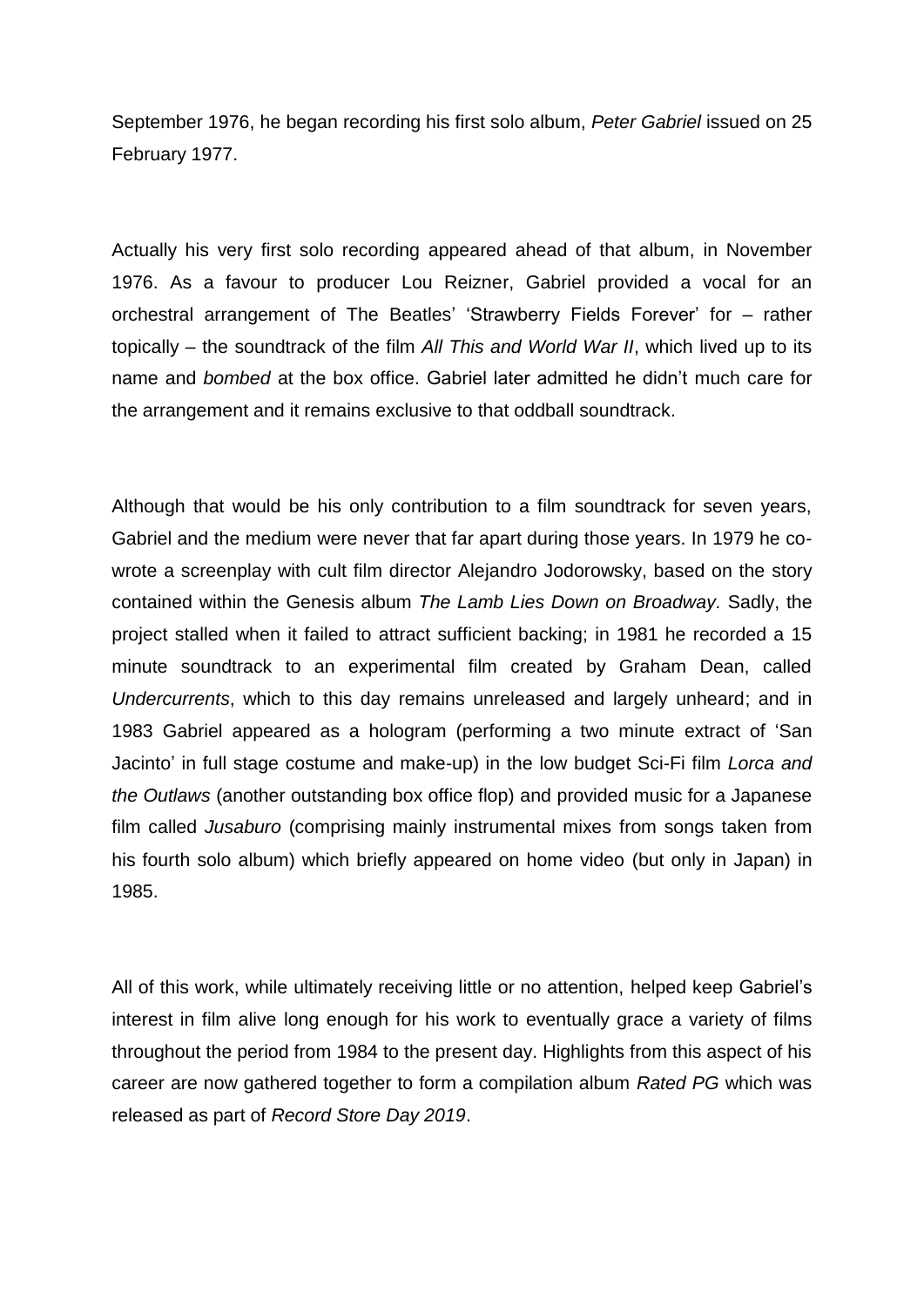The format chosen for this release is a 12" picture disc album which, while not satisfying the audiophiles within Gabriel's fan base, has certainly piqued the interest of collectors of his work. In addition a free download code allows those that require improved sound quality over that provided by the picture disc, a chance to burn high quality digital files to a CDR. Since its appearance for *RSD* it has been confirmed that standard CD and black vinyl editions will appear later in the year.

*Rated PG* comprises 10 songs that span the years 1984 to 2017, offering fans a chance to acquire in one release a sample of the soundtrack material that Gabriel had to choose from. Sensibly ignoring his film scores for *Birdy* (1985), *The Last Temptation of Christ* (1988) and *Rabbit Proof Fence* (2002), all of which remain in print having been reissued only a couple of years ago, Gabriel has cherry-picked some of his personal favourite tracks that have appeared in a variety of films as 'source material'. Many of these will already be in many fans' collections but there are a few rarities among the album's contents that won't be, as well as many notable omissions from the set that space couldn't be found for. The prospect remains then for Gabriel to release a *widescreen* version of this release at some future date, or maybe a second volume.

Turning for a minute to the true rarities included, the most ardent followers of Gabriel's work won't have some of this material, at least not in the versions/mixes selected, and even those that did buy DVDs of the films *The Reluctant Fundamentalist* and *Les Morsures de l'Aube* in order to hear the songs 'Bol' (now with the revised title of 'Speak (Bol')) and 'Nocturnals' respectively, will, I'm sure, be grateful to have them on a more user friendly format.

Side One of the album begins with one of Gabriel's finest moments to have ever graced a film soundtrack, in the shape of the Oscar nominated **'That'll Do'**, written by *Randy* Newman and reportedly the late Sir Terry Wogan's favourite song. Fans of Gabriel's will no doubt recall that the singer delivered an emotional version of this song at Wogan's funeral held at Westminster Abbey on 27 September 2016. Written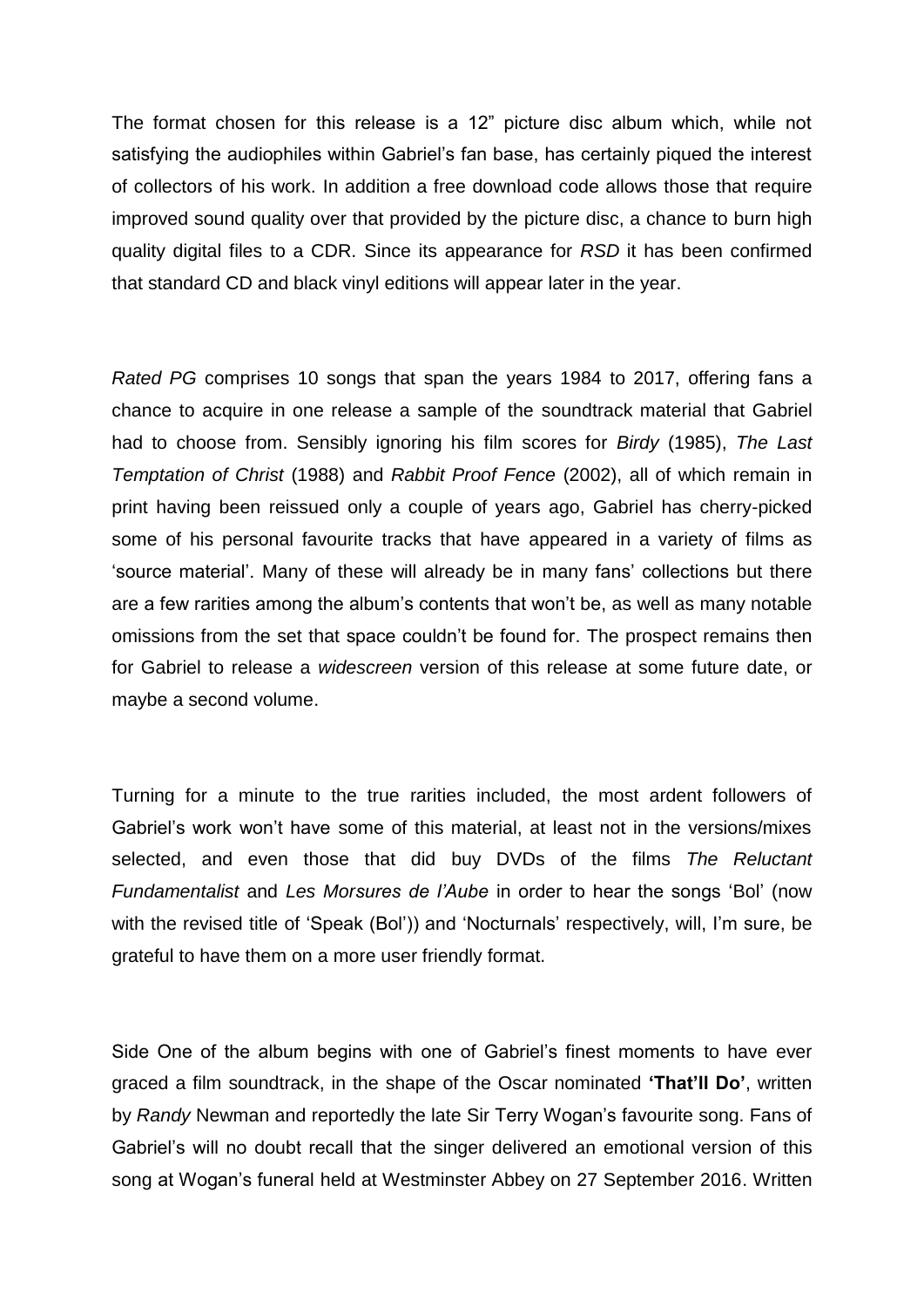in 1998 for a rather forgettable film, *Babe: Pig in the City,* 'That'll Do' benefits from the gorgeously sensual sound of the Black Dyke Mills Brass Band which supports a wonderfully controlled vocal from Gabriel. 'That'll Do' remains one of the high points from Gabriel's sizeable back catalogue of songs that fall outside of his main body of work and it would not have been out of place on the 2003 double compilation *Hit* had its status at the time matched that of today.

**'Down to Earth'** from the animated environmental awareness film *Wall·E*, raises the tempo somewhat and on its appearance in 2009 was Gabriel's first newly composed song to have been given an official mainstream release for over 6 years. 'Down to Earth' is an uplifting song propelled by a rousing chorus on which Gabriel is supported by The Soweto Gospel Choir, that had provided "heavenly" support on Gabriel's sublime version of 'Biko' performed in front of Nelson Mandela at the *46664 concert* held at the Green Point Stadium Cape Town, South Africa on 29 November 2003.

Film Director Andrew Stanton, when citing reasons for involving Peter Gabriel in his plans for *Wall·E*, recalled the impressions left on him by Gabriel's performances on *The Lamb Lies Down on Broadway* back in 1974 which at least provides a tenuous link between that ancient Genesis concept album, the unfinished screenplay and the world of film. In the ten years that have elapsed since *Wall·E* appeared, Governments and businesses the world over continue to ignore the stark warnings dished out by environmentalists that this planet can sustain only so much damage from the impact of selfish and reckless acts and policies, and while 'Down to Earth' hasn't been adopted as some sort of signature tune by the numerous environmental pressure groups, its central message remains on point. Whether its plastic bags in the sea, Carbon Dioxide in the ozone layer or diesel fumes infiltrating our lungs, the simple truth is there is no place like home and no other home available to us.

On track 3, **'This is Party Man'**, things get even more interesting. Gabriel fans that bought the *Virtuosity* soundtrack issued in 1995 will know this song well, credited on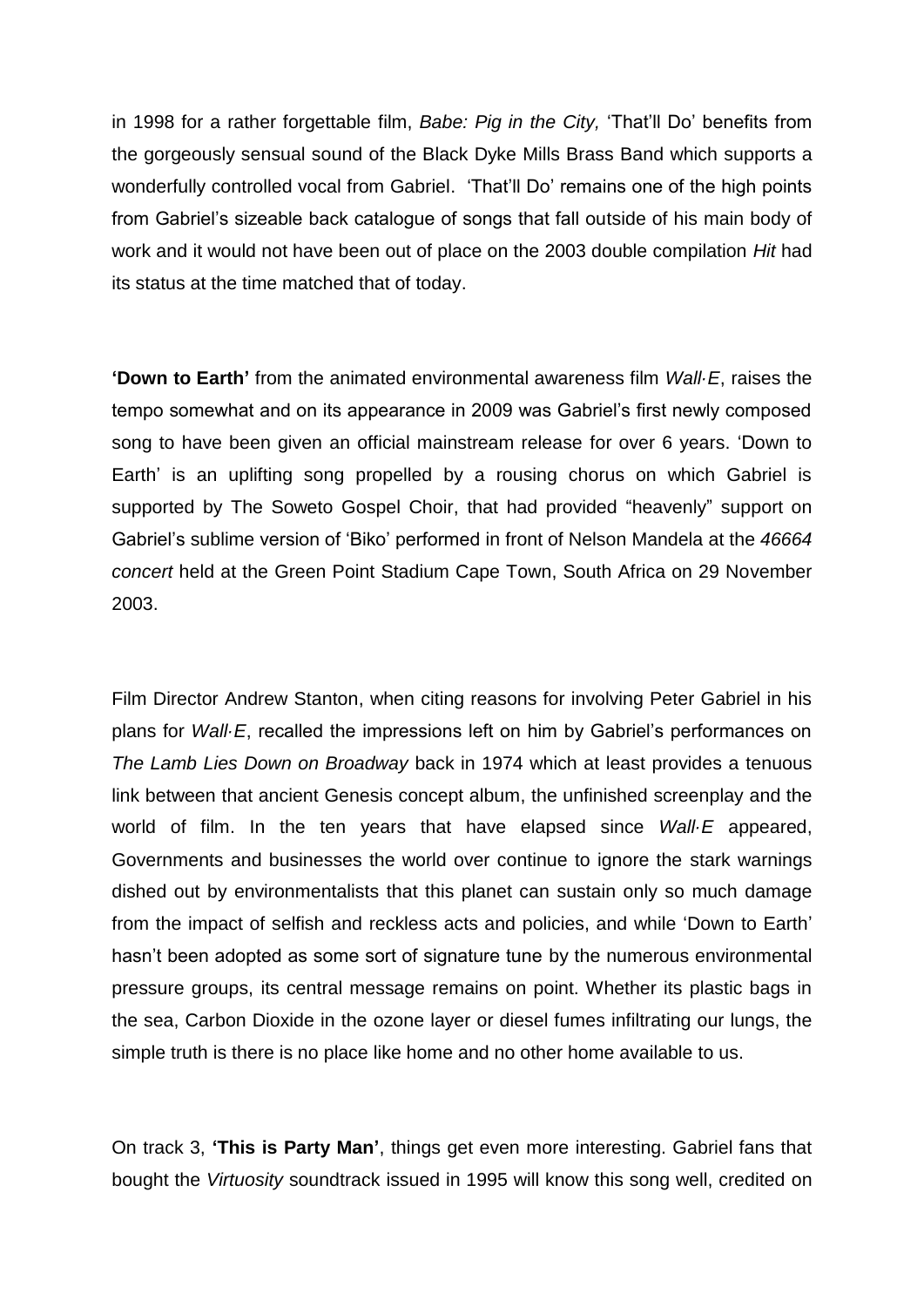there to *Peter Gabriel and The World Beaters*. The track as originally presented was a decent enough song albeit one that felt unfinished – it comprising of a single verse and chorus that was repeated a few times rather than developing into anything really substantial. There was also a hint of an imperfect vocal when Gabriel first sings "P-P-P Party Man, P-P-P Party Man" not quite making the highest note, which always sounded jarring and something that should have been corrected.

In contrast the version used over the credits of the film (as heard on the DVD) was much smoother and has the superior vocal, albeit in a much shorter edit at just over 2 minutes. With 'This is Party Man' (issued two days ahead of the album as a download) Gabriel has provided an alternate version of the track (hence the slightly altered title) using the superior vocal and incorporating two sections of a demo recording that ultimately developed into 'Make Tomorrow' that concludes Gabriel's *Ovo* record issued in 2000. Students of Gabriel's lesser known work will recognise those newly inserted sections from a *So-*era demo recording called 'This is the Road', issued as a *Moon Club* download on 24 April 2005, although the version used within 'This is Party Man' is a completely different take of unconfirmed origin.

This unusual approach of introducing sections of a demo into what is a more polished recording reminds me of the one Gabriel previously took with the *So DNA* material issued within the  $25<sup>th</sup>$  anniversary box set release of his most popular album. It's not certain to me whether the demo sections were ever part of the original composition of 'Party Man' but the two component parts of that demo which now feature within the body of the song fit well enough as to make such speculation redundant. Therefore, if this was stitched together retrospectively then full marks go to Gabriel and his team for coming up with the idea in the first place.

The fourth song, **'The Book of Love'**, stems from the 2004 film *Shall We Dance* and can be viewed as the template for Gabriel's covers album, *Scratch My Back* issued in 2010. Gabriel would recycle the track for his covers project complete with new vocal recorded over the original backing track. Written by Stephen Merrit, Gabriel's version offers a delicately delivered, almost spoken, vocal set on top of an orchestral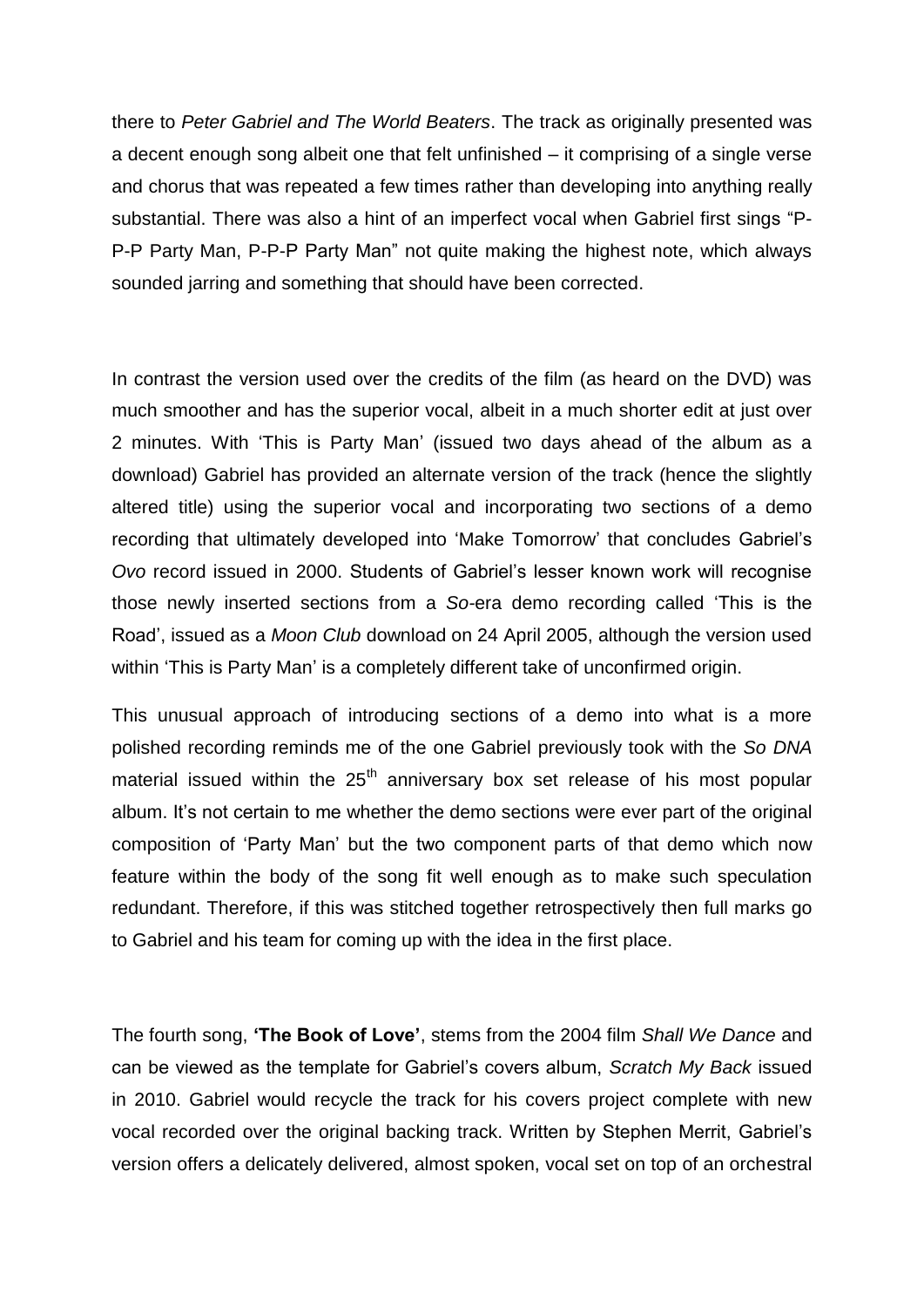backing track arranged by Nick Ingman. There's a clue as to how much this song must mean to Gabriel in the fact that he has chosen to include his original version on *Rated PG*. Truth is, that version features a superior vocal to the one later included on *Scratch My Back*, although the majority of listeners might struggle to tell the two apart. Nevertheless 'The Book of Love' is a quality song that, pardon the pun, merits inclusion here as well as being an important sign-post to where Gabriel's career was heading a decade ago.

Closing Side One is 'Taboo' credited to Peter Gabriel and Nusrat Fateh Ali Khan their second (and least well known) of three collaborations in the all too brief time that they worked together. The track was recorded for inclusion on the soundtrack to Oliver Stone's controversial film *Natural Born Killers* based on a heavily revised Quentin Tarantino screenplay. 'Taboo', which on *Rated PG* lasts an extra 90 seconds compared to the standard version on *Natural Born Killers*, featur*es* Nusrat on lead vocal with Gabriel providing keyboards and presumably, since no official credits seem to have been made public, the drum pattern.

As a song 'Taboo' is arguably the bravest inclusion on *Rated PG*, it being the only song not to feature Gabriel on lead vocals. Its inclusion on *Natural Born Killers* (voted eighth most controversial film of all time by *Entertainment Weekly* in 2008, incredibly 2 places behind *The Last Temptation of Christ*) will forever link it, indirectly, with mass shootings and as such it's difficult to completely disassociate the song from those horrifically disturbing events. Notably, in Gabriel's only interview to date in support of *Rated PG*, he confessed to not being comfortable with scenes of extreme violence which does beg the question why he agreed to provide source material for *Natural Born Killers* in the first place.

In trying to separate the song from the context of the film, and the horrific violence depicted therein, it's worth mentioning that the lyrics of 'Taboo' comprise nothing more sinister than an opening section of vocal exercises followed by Nusrat repeatedly running through the basic scale on which Hindustani classical music is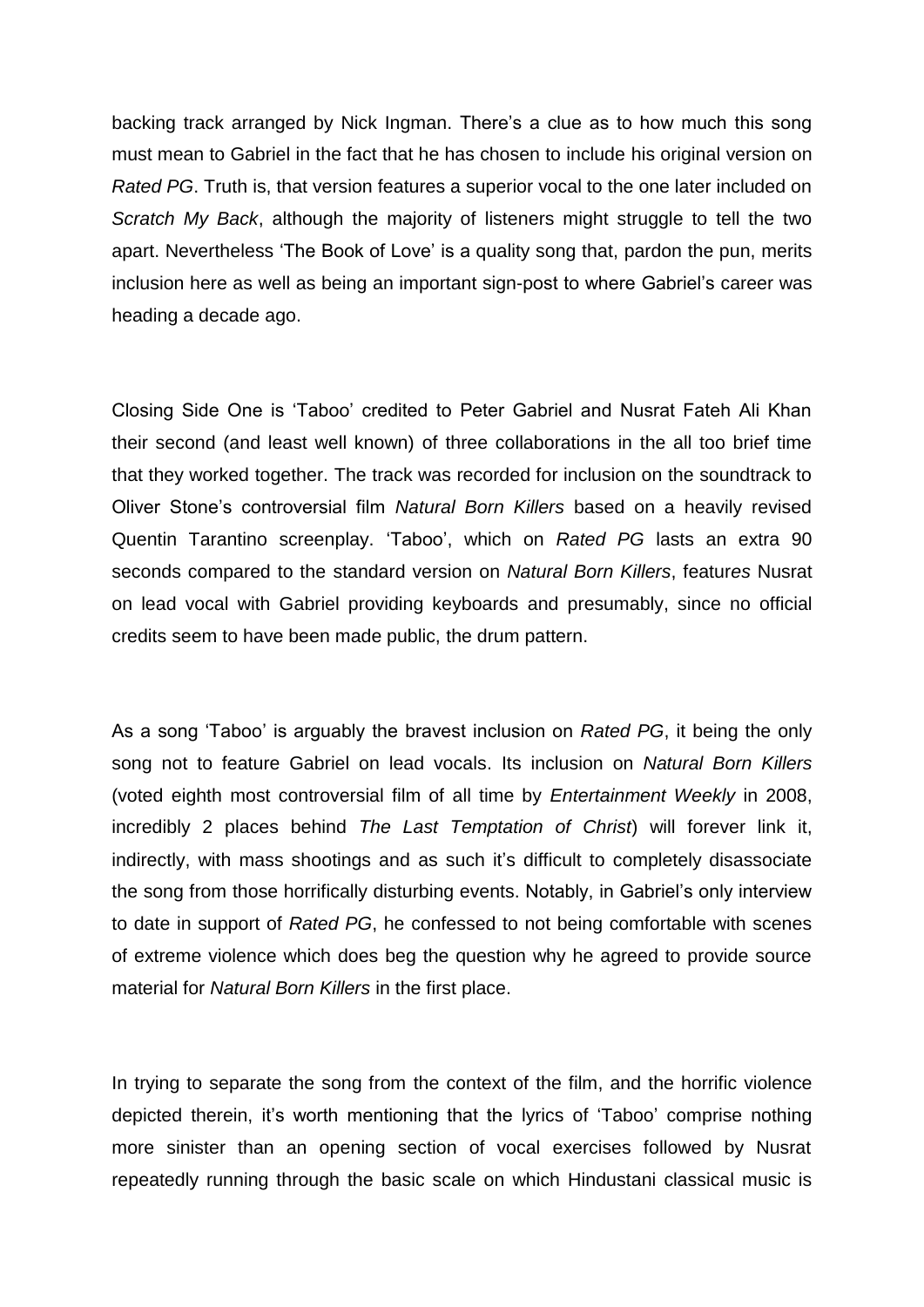based, *Sa, Ra, Ga, Ma, Pa, Dha, Ni* (the equivalent of *Do Re Mi Fa So La Ti* in Western music). Gabriel's decision to include this obscure track on such a high profile release is to be applauded, as this will undoubtedly increase awareness of it among his fan base.

Side two of the album begins with the second previously unreleased track in the form of **'Everybird'** from the animated film *Birds Like Us*, issued in 2017 that has yet to make it to DVD and therefore is appearing for the first time here on *Rated PG*. The film is an allegorical tale concerning refugees looking for a better place in which to settle, an obvious topic for Gabriel to attach himself to. The song's lyric sticks firmly to the film's main theme, which suggests this was written to order, as Gabriel sings:

It's not the place that I grew up in It's not the body that I was born with They're not the trees that I once played in That Surround Us, Us in a prison

Gabriel delivers a delightfully delicate vocal, echoing the feelings of a frightened individual who has to re-connect with the world having been forced to flee from the familiar and their family. Often the music is fittingly fragile featuring a simple piano line, bass and light orchestral touches for the most part that is effective in reinforcing both the sense of loss as well as that of hope in that displacement may open up opportunities rather than necessarily lead to deeper despair.

The newest track is followed by the oldest in the form of **'Walk Through the Fire'**. This familiar song was first issued in 1984 on the soundtrack to the film *Against All Odds* and shortly afterwards in a superior remixed version as a single which barely scraped into the UK singles chart peaking at No. 69 in June of that year. For *Rated*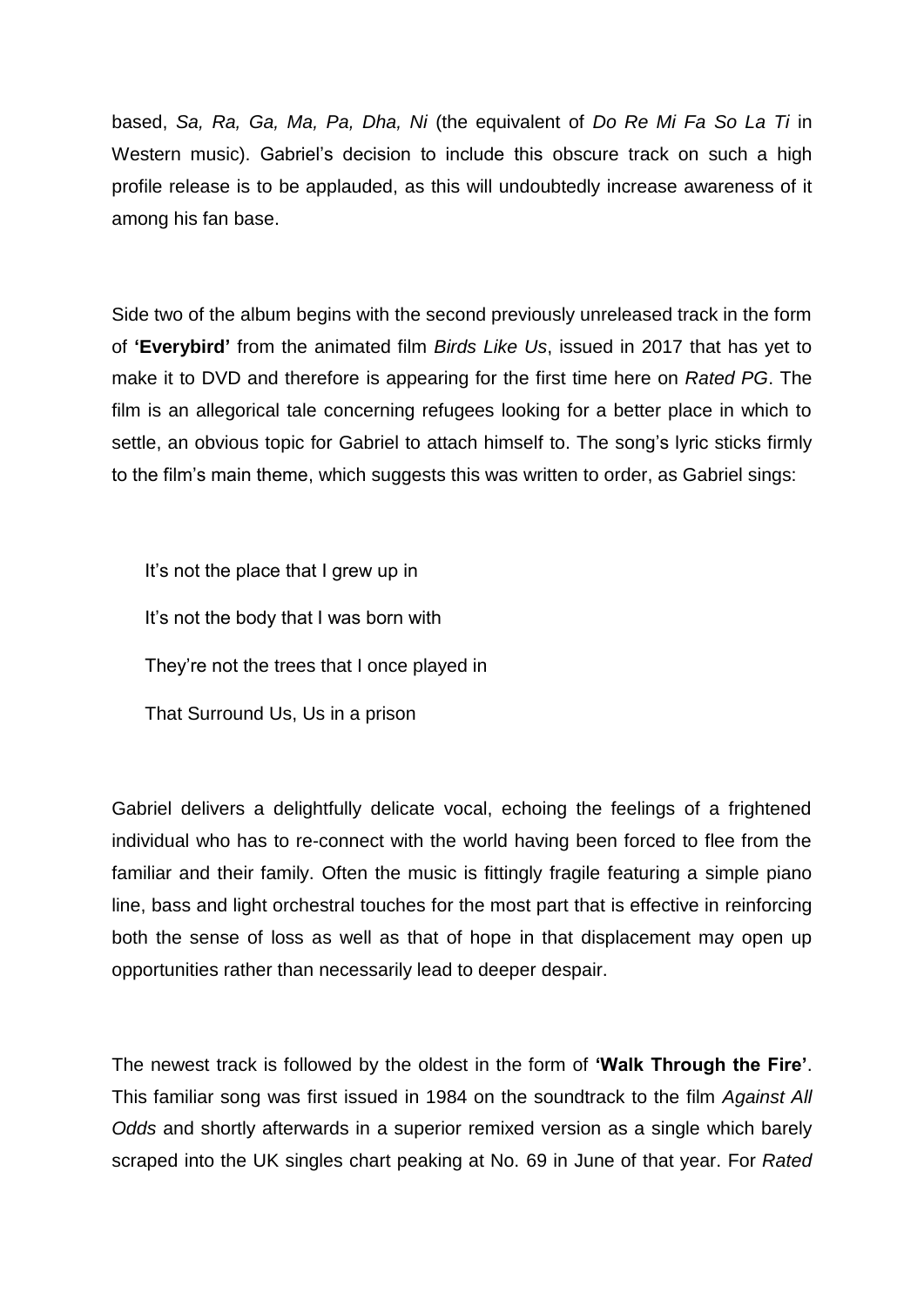*PG* Gabriel has included the original mix, previously available on the film's soundtrack album, rather than the more desired remix which remains exclusive to the 7"/12" vinyl releases from 1984.

The instrumental backing track that eventually became 'Walk Through the Fire' was originally recorded during the third *Peter Gabriel* album sessions in 1979, and it was a pleasant surprise to many fans (especially those that had heard the bootleg *Games Without Words*) when it appeared as a finished track some five years later. It's likely that the lyrics, which deal with single-minded determination, were written in 1983 when Gabriel was approached to provide an unreleased song for the film reassociating him with two of his former Genesis colleagues, Phil Collins and Mike Rutherford, who similarly contributed a song each to the film and it's soundtrack. In spite of belonging to a much earlier phase in Gabriel's development as a writer, 'Walk Through the Fire' stands up well alongside the more recent material presented here, and with its heavy dependence on rhythm machines and, of their time, synthesiser tones, it offers a compelling contrast to his more mature and considered material that makes up the bulk of *Rated PG*.

The next track **'Speak (Bol)'** is another welcome rarity that was previously exclusive to the end credits of the DVD release of the 2012 film *The Reluctant Fundamentalist*, a political thriller strongly based around intolerance and xenophobia. The film was not a box office success on release and consequently few Gabriel fans will be aware of it. The version included on *Rated PG* has been edited back to 6' 33" (compared to nearly 8 minutes on the DVD) and is one of the more ambitious pieces included on the compilation.

'Speak (Bol)' is sung mainly by Gabriel but has significant vocal contributions from Atif Aslam (delivered in Urdu) with a backing track that features acoustic guitars, powerful drums and an orchestral accompaniment that combine to form a fascinating soundscape. The central message in the song's lyric takes its lead from the universal anthem for change 'Get Up Stand Up' with Gabriel urging the oppressed to "Speak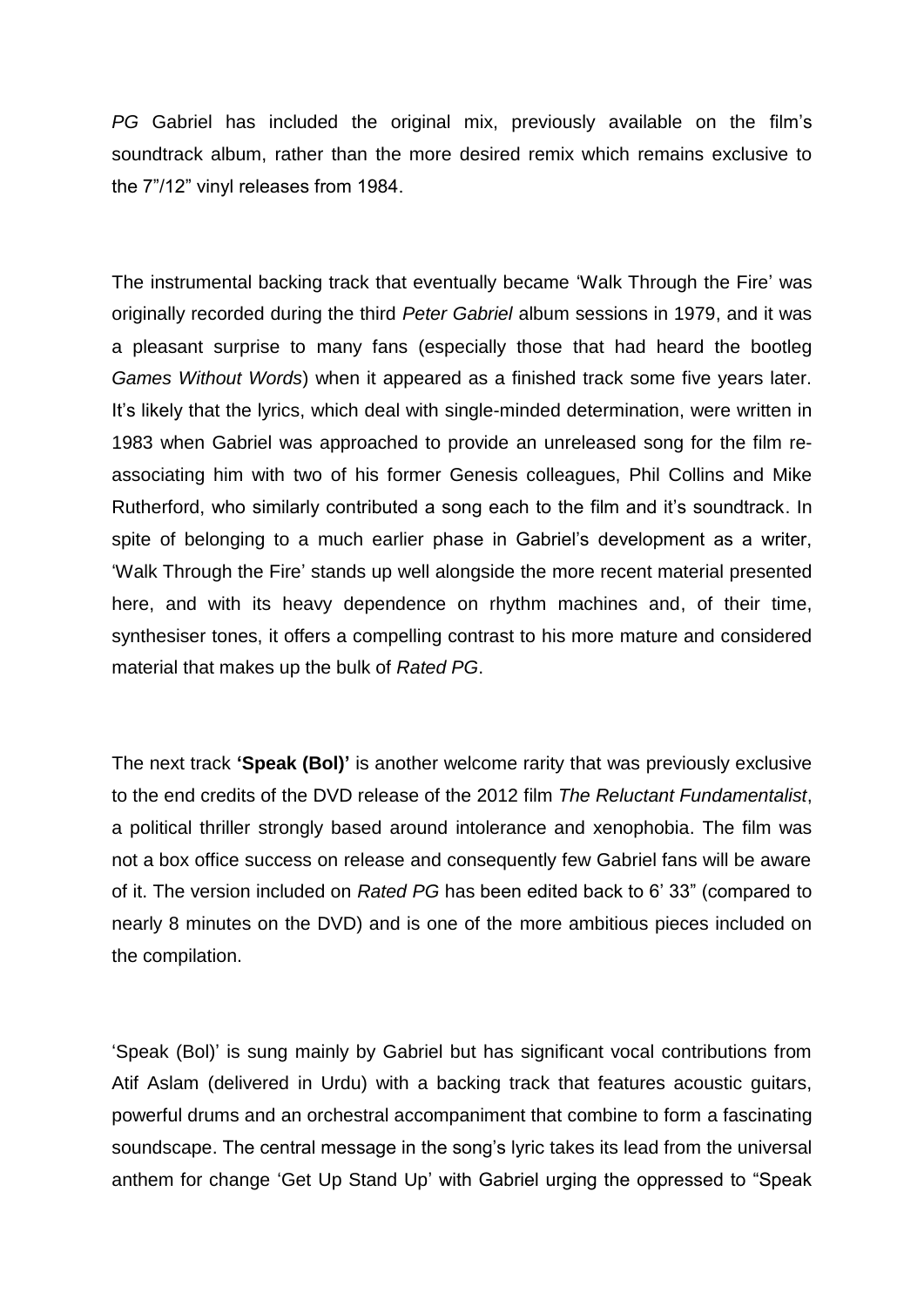out, stand up….Say what you have to say". It's a stance that Gabriel is commonly associated with of course, as evidenced by his cover of the Marley song, his own compositions 'Biko' and 'Wallflower', as well as his work with *Witness*, *Amnesty International* and *The Elders.*

In the post 9/11 world, protest songs (certainly among rock music's higher profile stars) have become surprisingly conspicuous by their absence, as anyone wishing to make a point through music can now simply use social media and post a video of an established artist performing a track to suit, whatever issue they wish to associate themselves with. That trend is reversing to an extent in this era of Trump, Brexit and alleged Russian interference in the running of the free world (if such a thing truly exists) but Rock's role in all of this has certainly waned in the past thirty years. It's therefore refreshing to report that in releasing a song such as 'Speak (Bol)' Gabriel hasn't quite given up the fight, although the number of people receptive to his message, with the passing of time, has understandably fallen or are simply looking elsewhere for their call to arms.

The penultimate track is a personal favourite and another rarity in the shape of **'Nocturnals'** which is another song previously only available on the end credits of a DVD release. Nocturnals appeared in 2001 recorded for an obscure French language film *Les Morsures de l'Aube* (renamed *Love Bites* for English speaking audiences) and directed by Antoine de Caunes. Provided as a favour to the French director Gabriel was repaying de Caunes for having featured him on two TV shows – *Chorus,* a French music show on which Gabriel appeared singing live in December 1978; and *Rapido,* for which Gabriel was filmed promoting the then recently launched *Real World Records* back in 1989.

'Nocturnals' is a lively song with a vibrant Moroccan string motif bolted onto a particularly dominant acoustic guitar riff that provides a memorable hook. Quite how this song was never developed further to become a centrepiece of the *Up* record is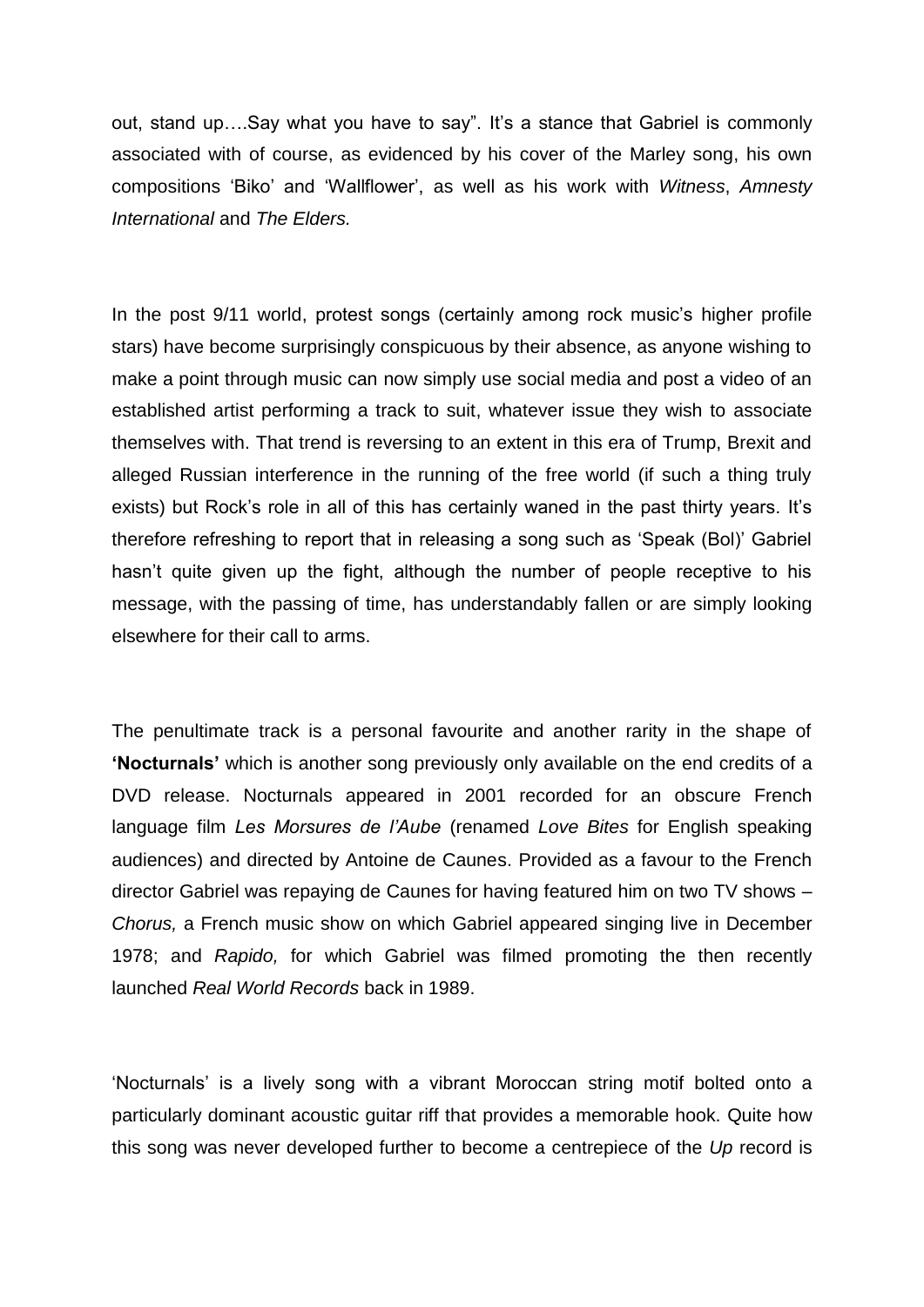something of a mystery to me but as an album out-take it certainly ranks as one of Gabriel's finest, if rather bleak, moments.

Gabriel's lyrics here take a distinctly dark sinister path, as the protagonist, known as "The Postman" working as part of a gang, confesses to disposing of its drugged up victims and dreaming of "children who grew up to do dangerous things". This is arguably the darkest lyric Gabriel had penned since 'Intruder' graced the opening five minutes of his ground-breaking third album and is fully deserving of a wider audience.

Taking its now customary place at the end of the album is the most well-known track included on *Rated PG*, in the shape of the movie version of **'In Your Eyes'**. The movie in question of course is *Say Anything*, a romantic comedy that was the directorial debut of Cameron Crowe released in 1989 and responsible for giving 'In Your Eyes' its second wind. While the song was an undoubted high point of Gabriel's live shows in 1986/87, 'In Your Eyes' had only been a moderate hit in the US when issued there as the follow up to 'Sledgehammer'. In the UK it wasn't even issued as a single but its appearance in *Say Anything* elevated its status and forever pinned the song to the image of John Cusack holding his boom-box aloft to fire off the musical equivalent of Cupid's arrow towards his ex-girlfriend played by Ione Skye.

The version of 'In Your Eyes' included on the *Say Anything* soundtrack was lifted directly off the *So* album but on *Rated PG* it is listed as the 'movie version'. Anyone familiar with the boom-box scene will recall that the music switches between full on sound to 'computer speaker' quality as the scene cuts between Cusack and Skye to reflect how each character would hear the music. Fortunately Gabriel has not replicated this effect on the version included here, which is simply a slightly altered edit of the familiar album version with minor modifications to the mix. Given its strong association with *Say Anything,* while it's certainly an appropriate song to include on *Rated PG,* I'm sure many fans would have wished for something more from this track or perhaps preferred a different, more unusual, choice of song altogether from the